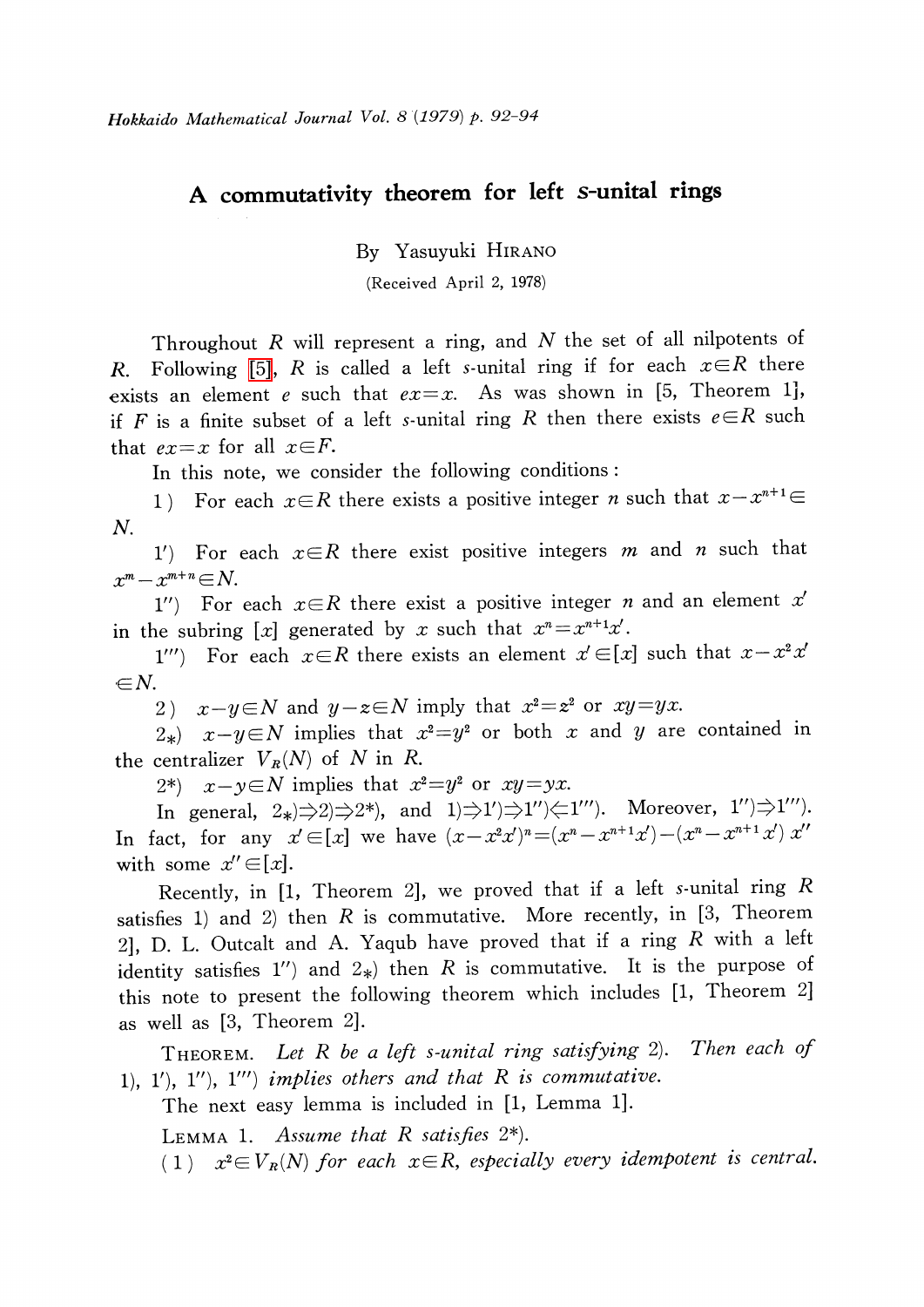<span id="page-1-0"></span> $(2)$  N is an ideal.

COROLLARY 1. (1) If R contains 1 and satisfies 2) then N is a commutative ideal.

(2) Let f be a ring homomorphism of R onto R<sup>\*</sup>. If R satisfies 1''')<br>
2) then so does R<sup>\*</sup> and 2), then so does  $R^*$ .

PROOF. (1) is evident from the proof of [1, Lemma 3].

(2) To our end, it suffices to prove that  $f(N)$  coincides with the set  $N^{*}$  of all nilpotents in  $R^{*}$ . Let  $x^{*}$  be an element of  $R^{*}$  with  $x^{*r}=0$ . Choose an element  $x\in R$  with  $f(x)=x^{*}$ , and an element  $x'\in[x]$  with  $x-x^{2}x'\in N$ . Then  $x-x^{r+1}x^{\prime}=(x-x^{2}x')+xx'(x-x^{2}x')+ \cdots+(xx')^{r-1}(x-x^{2}x')\in N$  by Lemma 1 (2). Hence,  $x^{*} \in f(N)$ , proving  $N^{*}=f(N)$ .

LEMMA 2. Assume that a left s-unital ring R satisfies  $1$ "). Then every finite subset  $F$  of  $R$  is contained in a finitely generated subring with a left identity.

PROOF. There exists an element c such that  $cx=x$  for all  $x\in F$ . Choose an element  $d\in[c]$  such that  $c^{n}=c^{n+1}d$  for some positive integer n. Then  $e=c^{n}d^{n}$  is an idempotent and  $ec^{n}=c^{n}$ . Hence,  $ex=ec^{n}x=c^{n}x=x$  for all  $x\in$ F, whence it follows that e is a left identity of the subring  $[e, F]$ .

COROLLARY 2 (cf. [4, Corollary 3.5]). If R satisfies  $2^{*}$ ), then 1''') implies 1).

PROOF. Since N is an ideal (Lemma 1  $(2)$ ), it suffices to prove the assertion for the case  $N=0$ . Then R is evidently s-unital, and we may assume further that R contains 1 (Lemmas 2 and 1 (1)). By 1'''), there exists an integer k such that  $2=4k$  (in R). As is well known, R is a subdirect sum of subdirectly irreducible rings  $R_{\lambda}(\lambda\!\in\!\varLambda)$ . Noting that  $R_{\lambda}$  contains no non-trivial idempotents, we can easily see that each non-zero element of  $R_{\lambda}$  is a unit. Hence, each  $R_{\lambda}$  is a division ring. Evidently, the characteristic of each  $R_{\lambda}$  is a divisor of  $4k-2$ , so that one can easily see that for each  $x\in R$  there exists a positive integer *n* such that  $x-x^{n+1}=0$ .

Now, we are ready to complete the proof of our theorem.

PROOF OF THEOREM. Since 1), 1'), 1") and 1"') are equivalent by Corollary 2, it suffices to prove that 1) implies the commutativity of  $R$ , which is [1, Theorem 2] itself. However, for the sake of completeness, we shall give here a somewhat elementary proof. By Lemmas 2 and <sup>1</sup> (1), an arbitrary finite subset of R is contained in some finitely generated subring with identity. Henceforth, in virtue of [Corollary](#page-1-0) <sup>1</sup> (2), we may restrict our attention to the case  $R$  is a finitely generated subdirectly irreducible ring with 1. Then, noting that  $R$  contains no non-trivial idempotents, we see that